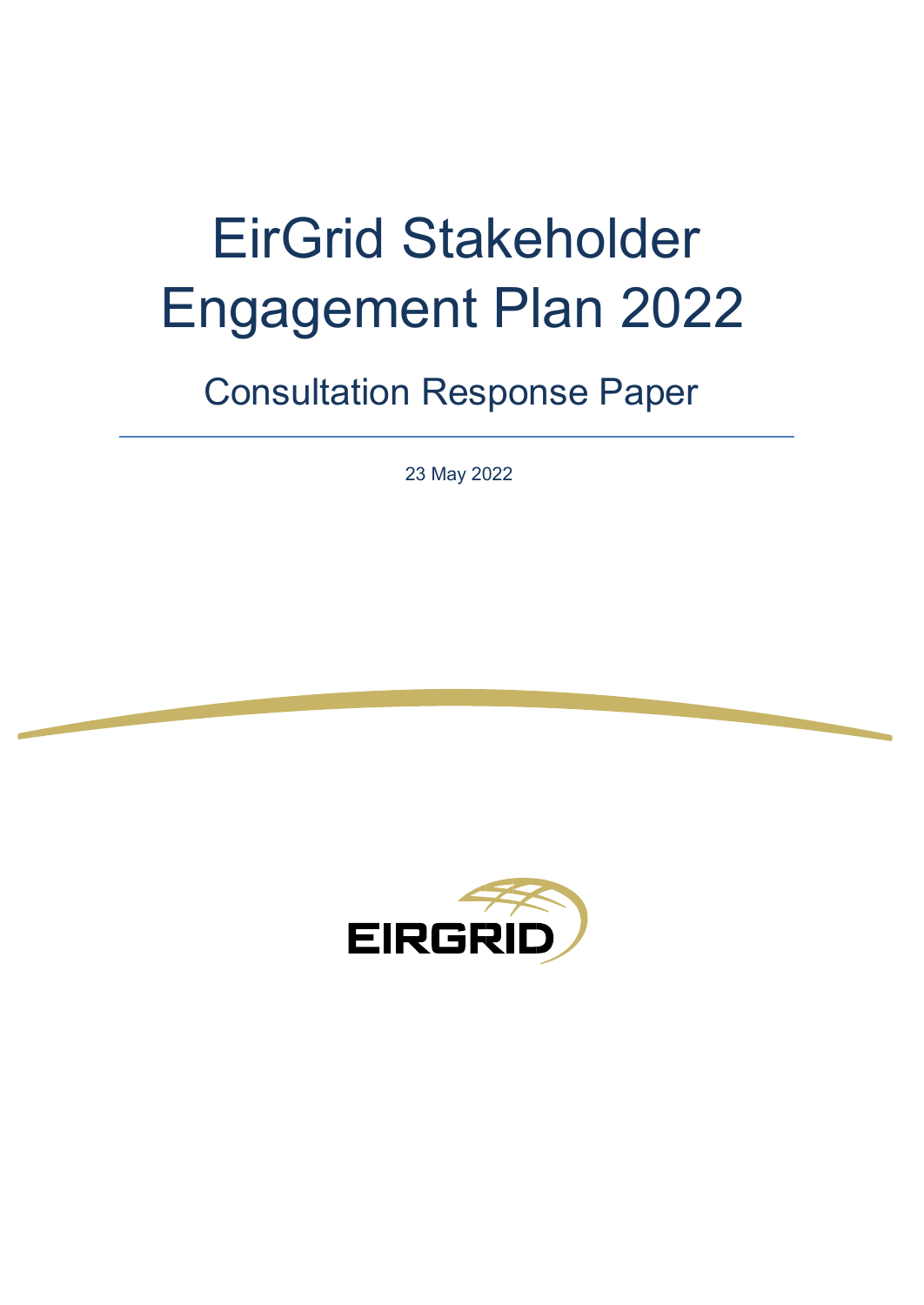# Contents

| $\mathbf{1}$ . |     |                                                                                    |  |  |  |
|----------------|-----|------------------------------------------------------------------------------------|--|--|--|
|                |     |                                                                                    |  |  |  |
| 2.             |     |                                                                                    |  |  |  |
|                | 2.1 | Theme 1: Closer co-operation between EirGrid and ESB Networks 4                    |  |  |  |
|                | 2.2 | Theme 2: Request that industry feedback is shown to be taken on board 5            |  |  |  |
|                | 2.3 | Theme 3: Request for more information on EirGrid's activities on transitioning the |  |  |  |
|                |     |                                                                                    |  |  |  |
| 3.             |     |                                                                                    |  |  |  |
|                | 3.1 |                                                                                    |  |  |  |
|                | 3.2 |                                                                                    |  |  |  |
|                | 3.3 |                                                                                    |  |  |  |
|                | 3.4 |                                                                                    |  |  |  |
| 4.             |     |                                                                                    |  |  |  |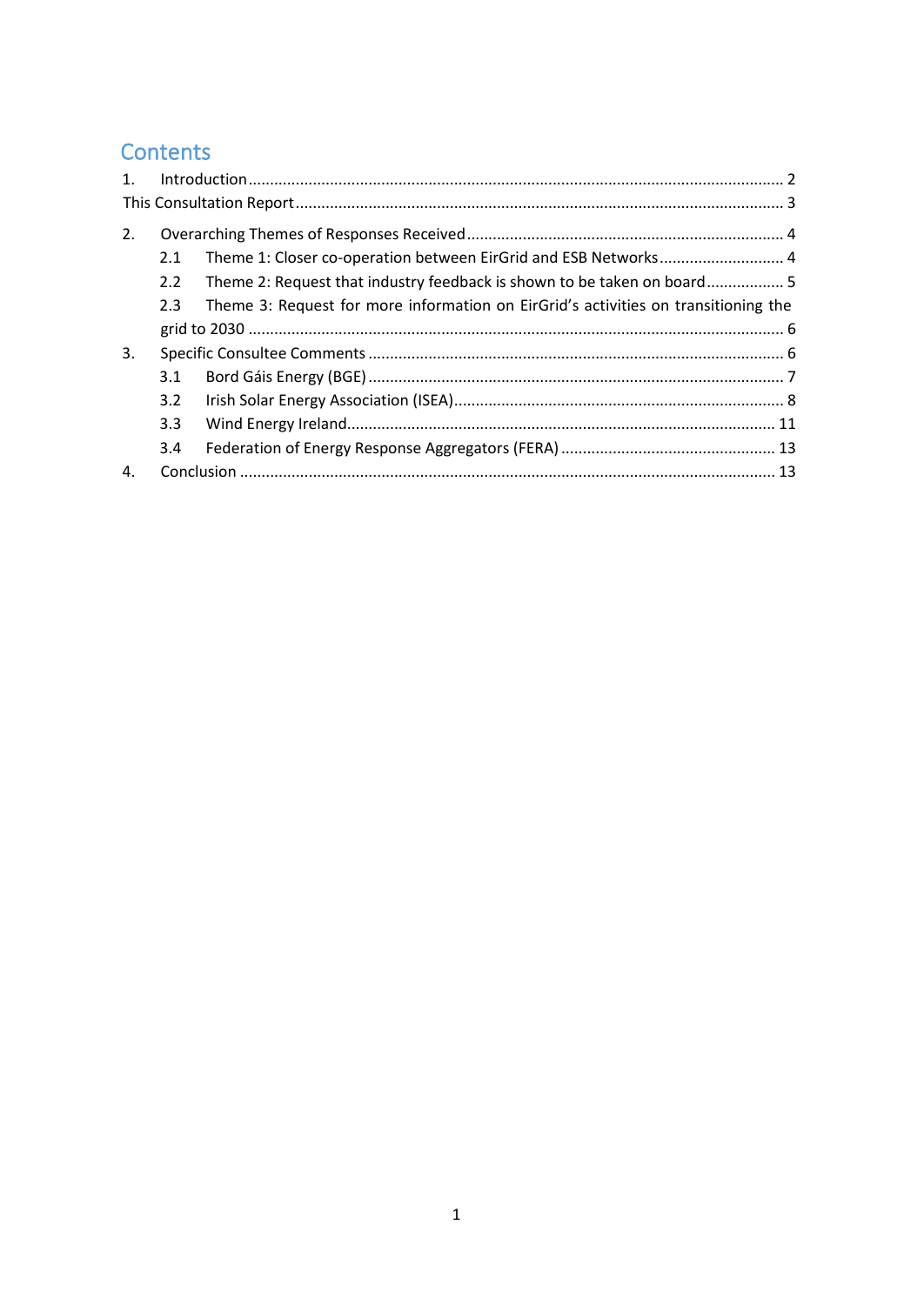# <span id="page-2-0"></span>**1. Introduction**

This paper (the 'Consultation Response') is the last step in developing our final Stakeholder Engagement Plan 2022. This document responds to customer and stakeholder feedback received to our draft plan. The public consultation for the [draft Stakeholder Engagement Plan 2022](http://www.eirgridgroup.com/site-files/library/EirGrid/209013-EirGrid-Stakeholder-Engagement-Plan-2022.pdf) ran from January 25<sup>th</sup> to March 8<sup>th</sup>, 2022.

EirGrid is the electricity transmission system operator and market operator for Ireland. We believe that working together with all stakeholders – customers and industry, the public and local communities – leads to better outcomes that reflect all views. We will use the feedback received in this process to improve our plans for stakeholder engagement in future.

Our approach to stakeholder engagement is one of continuous improvement. This consultation on our draft Stakeholder Engagement Plan 2022 provided valuable feedback that we used to tailor and improve the plan. We would like to thank all our customers and stakeholders who have taken the time to engage with us.

The feedback we have received has helped to define and inform the final Stakeholder Engagement Plan 2022. All submissions received were considered by the relevant parts of the organisation. We have developed this document to collate the feedback and our responses to it. We also published the final **[Stakeholder](https://www.eirgridgroup.com/site-files/library/EirGrid/EirGrid-Stakeholder-Engagement-Plan-2022.pdf) Engagement Plan 2022** on our website in May 2022.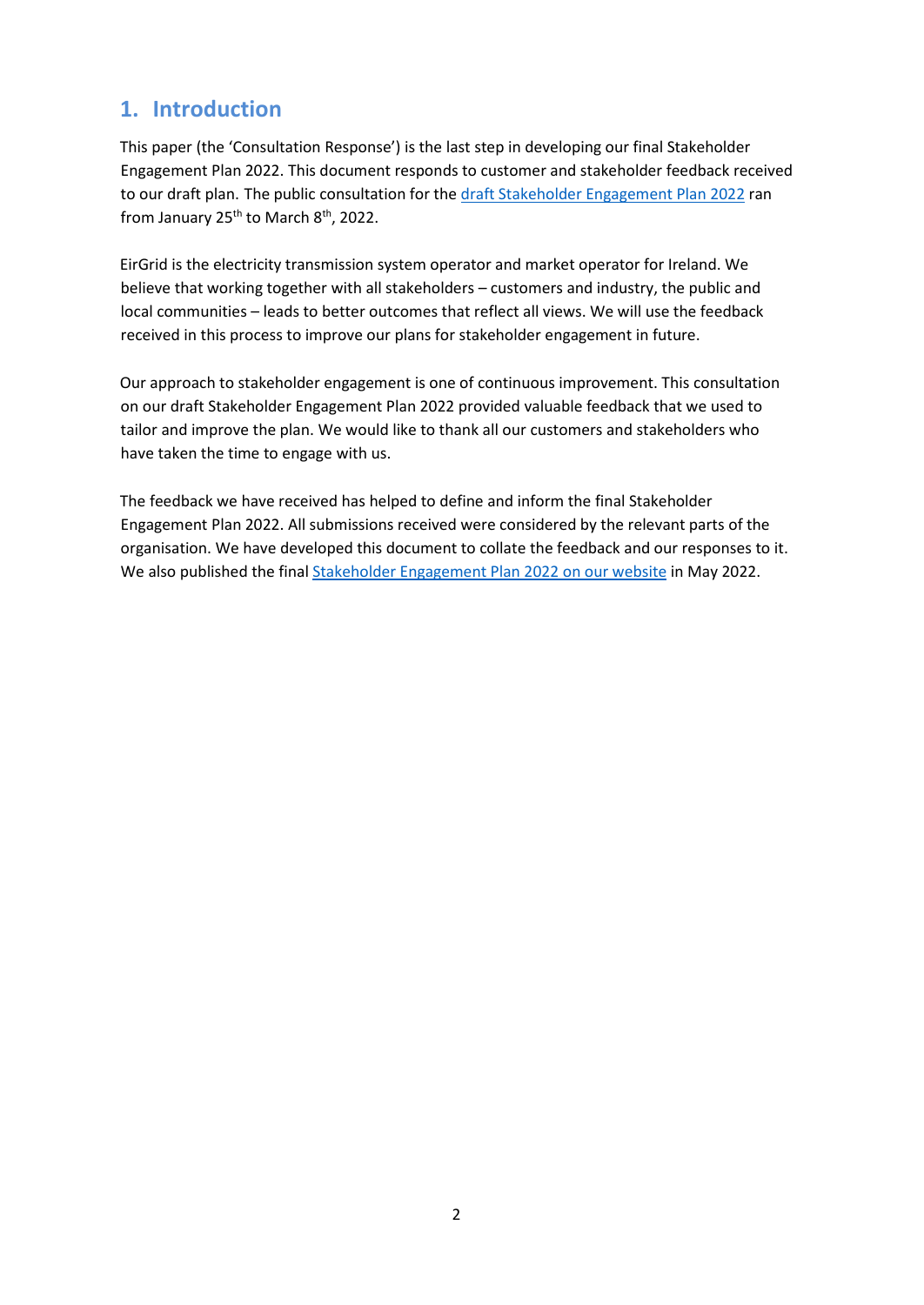### <span id="page-3-0"></span>**This Consultation Report**

#### **We received a total of four responses from the following organisations:**

- Bord Gáis Energy (BGE)
- Federation of Energy Response Aggregators (FERA)
- Irish Solar Energy Association (ISEA)
- Wind Energy Ireland (WEI)

Thank you to those who responded to this consultation. Responses were reviewed and considered and, where possible and relevant, have been incorporated into the final Stakeholder Engagement Plan 2022. In addition, relevant feedback that was not incorporated in our Stakeholder Engagement Plan 2022 has been noted and will be considered for our future plans, where appropriate, as we continue to enhance our engagement.

Finally, some comments submitted related to matters of policy and other areas that are outside the scope of the consultation or EirGrid's remit. As a result, these comments have not been addressed in this response document. Any subject matter feedback that is not within scope for this consultation will be channelled to the relevant areas for consideration.

In the following sections we seek to address the comments and feedback received as follows:

- **Overarching Themes of Responses Received**: Where there was commonality in the points raised, we have sought to address these collectively; and
- **Specific Consultee Comments:** Any responses received which are not specifically covered in the updated Stakeholder Engagement Plan 2022 or under the overarching themes are addressed under this section.

EirGrid looks forward to continued engagement with stakeholders to optimise our stakeholder engagement strategy in future.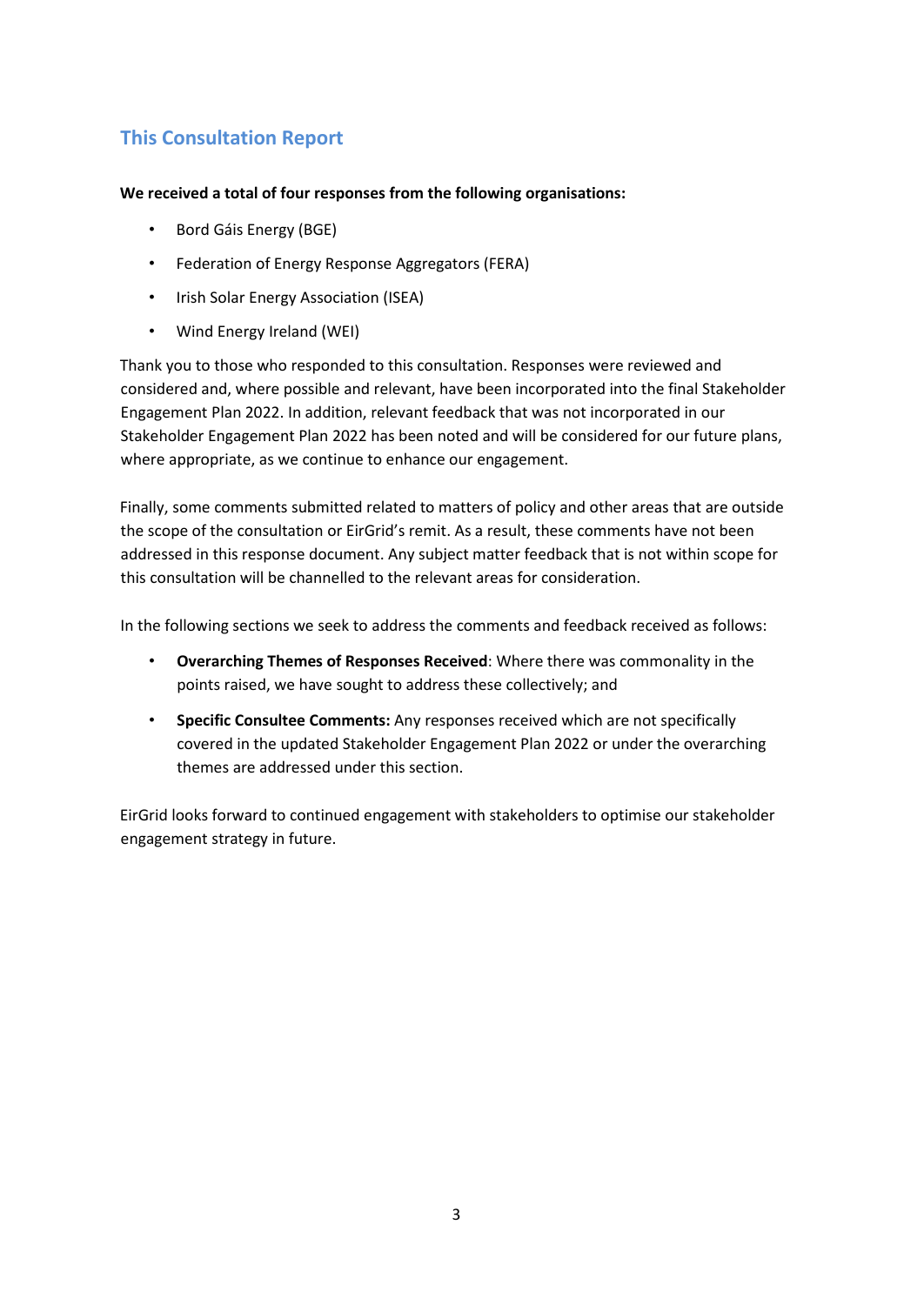# <span id="page-4-0"></span>**2. Overarching Themes of Responses Received**

Overall, respondents welcomed the consultation on EirGrid's Stakeholder Engagement Plan 2022. We recognise that there are areas that can still be improved upon and that our stakeholder engagement is a process of continuous improvement. We have identified three key themes common to the consultation feedback which are set out below.

We have updated our *[Stakeholder Engagement Plan 2022](http://www.eirgridgroup.com/site-files/library/EirGrid/EirGrid-Stakeholder-Engagement-Plan-2022.pdf)*[,](http://www.eirgridgroup.com/site-files/library/EirGrid/EirGrid-Stakeholder-Engagement-Plan-2021.pdf) which was finalised and published on our website on the 9<sup>th</sup> of May 2022 to include feedback that we received from our stakeholders.

We have also updated ou[r lists](http://www.eirgridgroup.com/the-grid/stakeholder-engagement/) of [customer, industry,](http://www.eirgridgroup.com/the-grid/stakeholder-engagement/) [project engagements](http://www.eirgridgroup.com/the-grid/stakeholder-engagement/) [a](http://www.eirgridgroup.com/the-grid/stakeholder-engagement/)nd publications planned throughout 2022, both on the EirGrid website and in the appendices of the final plan, with any available updated information.

Please see below for details on the three themes we identified throughout the consultation process and our respective responses.

#### <span id="page-4-1"></span>**2.1 Theme 1: Closer co-operation between EirGrid and ESB Networks**

Respondents stated that collaboration and engagement between EirGrid and ESB Networks can have positive impacts for other stakeholders, including consumers and grid customers. The desired level of cooperation would speed up connections and improve flexibility.

#### *EirGrid response:*

EirGrid agrees with the feedback provided and recognises the importance of collaboration with ESB Networks. EirGrid and ESB Networks have committed to driving the transformation of the power system for future generations.

The collaboration and engagement with ESB Networks as Transmission Asset Owner (TAO) and as Distribution System Operator (DSO) have been set out through the associated joint incentives, as set out for PR5. Details around the assessment and metrics for our joint incentives for the price review period 2021-2025 are set out in the Commission for Regulation of Utilities (CRU) Price Review 5 (PR5) Decision Paper on the Regulatory Framework, Incentives and Reporting (CRU/20/154)<sup>1</sup>. The CRU published an information paper on the 2021 Incentive Balanced Scorecards in March [2](#page-4-3)022 (CRU202226)<sup>2</sup>. The TSO and DSO published a joint multi-year plan covering 2022-2026 for public consultation in October 2021<sup>[3](#page-4-4)</sup>. The TSO and TAO also published a joint multi-year plan covering the same period for public consultation in October

<span id="page-4-2"></span><sup>1</sup> https://www.cru.ie/wp-content/uploads/2020/12/CRU20154-PR5-Regulatory-Framework-Incentivesand-Reporting-1.pdf

<span id="page-4-3"></span><sup>2</sup> https://www.cru.ie/wp-content/uploads/2022/03/CRU20226-2021-Balanced-Scorecard-Information-Paper-1.pdf

<span id="page-4-4"></span><sup>3</sup> http://www.eirgridgroup.com/site-files/library/EirGrid/DSO-TSO-Joint-Incentive-Multi-Year-Plan-Consultation-Paper.pdf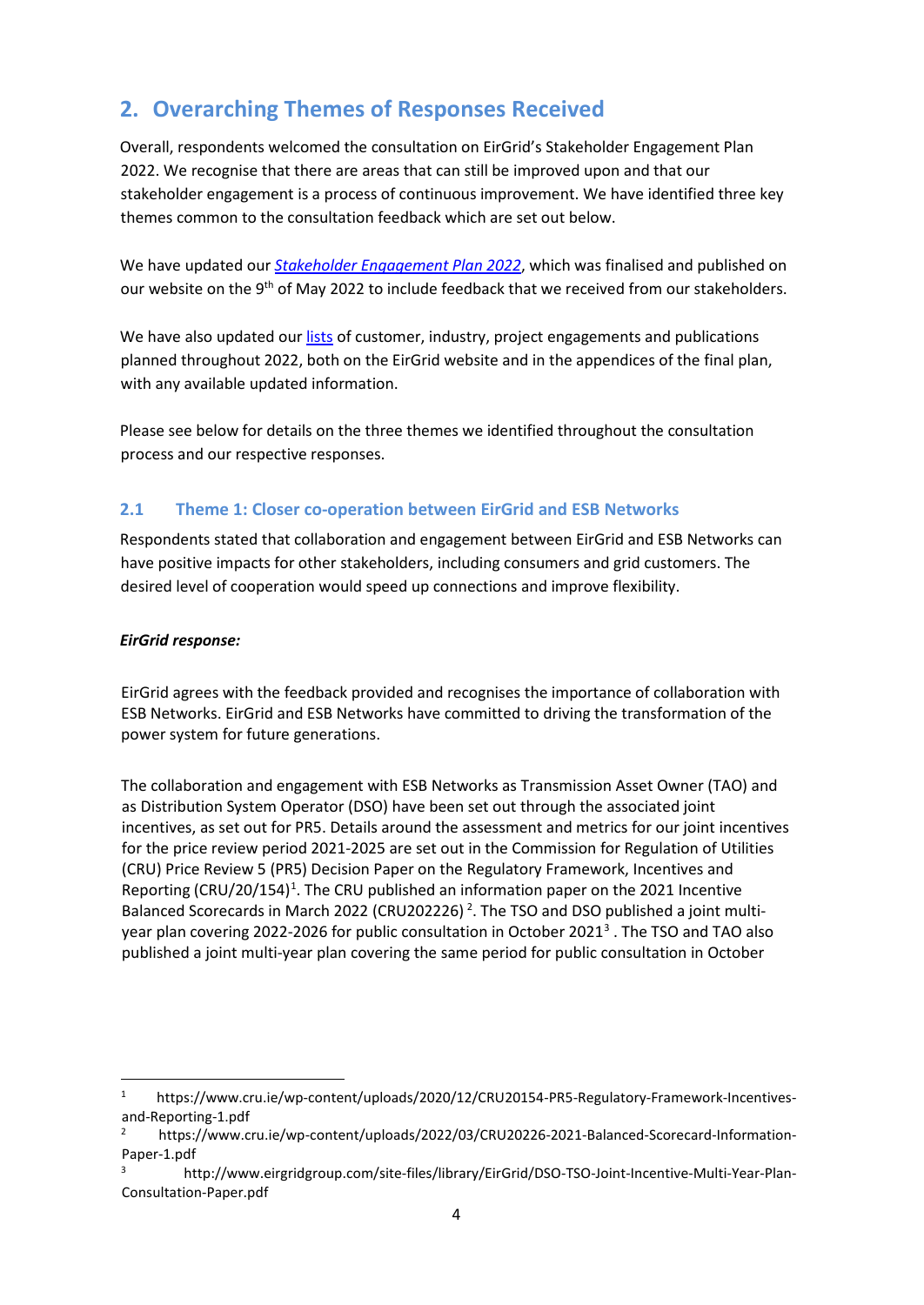2021<sup>[4](#page-5-1)</sup>. EirGrid and ESB Networks will continue to publicly consult on both joint multi-year plans on an annual basis as set out in CRU/20/154.

Enhancements to our engagement with ESB Networks as TAO and as DSO is a key component to the success of the joint programmes of work that has been set out between both organisations.

There is a significant programme of grid development work identified as part of the *Shaping Our Electricity Future* programme. This is in addition to the system reinforcement projects already committed to or in progress, which are at various stages of the Framework for Grid Delivery in Ireland. Furthermore, there will be additional network required to support the connection of new generation on to the power system in Ireland. We will work closely with our partners in ESB Networks to deliver on these reinforcement solutions out to 2030.

The programme of work is significant and EirGrid and ESB Networks will look at ways to streamline how we work, incorporating learnings from previous projects with a view to optimising the overall joint delivery approach. For example, early engagement by EirGrid and ESB Networks on scope and approach (including procurement, site investigations, construction approach etc.) will be adopted where appropriate for key projects due to complexity and risk to delivery timeline. This has already commenced on some current projects.

#### <span id="page-5-0"></span>**2.2 Theme 2: Request that industry feedback is shown to be taken on board**

Respondents wanted evidence that industry feedback has been considered and that KPIs could be introduced into the stakeholder engagement plan. There was also a request for further information on how customer survey feedback is incorporated into work practices. It was also suggested that the stakeholder plan should be published before the start of the year.

#### *EirGrid response:*

EirGrid acknowledges the importance of closing feedback loops for our stakeholders. EirGrid endeavours to take industry feedback on board and to feed it into the decision-making process where possible. We have now enhanced the functionality on our consultation portal to include an 'outcome' feature, which will show stakeholders how consultation feedback has informed the final document and/or decision.

In some engagements EirGrid has provided substantial detail as evidence that industry views have been considered.

For example, in 2021 EirGrid published an industry specific response to the *Shaping Our Electricity Future* consultation. This sought to ensure that an appropriate level of technical detail was provided to industry that far exceeded the public consultation response. It was then possible to see how these industry responses contributed to the final *[Shaping Our Electricity Future](https://www.eirgridgroup.com/site-files/library/EirGrid/Shaping_Our_Electricity_Future_Roadmap.pdf)* [roadmap.](https://www.eirgridgroup.com/site-files/library/EirGrid/Shaping_Our_Electricity_Future_Roadmap.pdf)

<span id="page-5-1"></span><sup>4</sup> https://www.eirgridgroup.com/site-files/library/EirGrid/TAO-TSO-Joint-Incentive-Multi-Year-2022-26- Consultation-Paper.pdf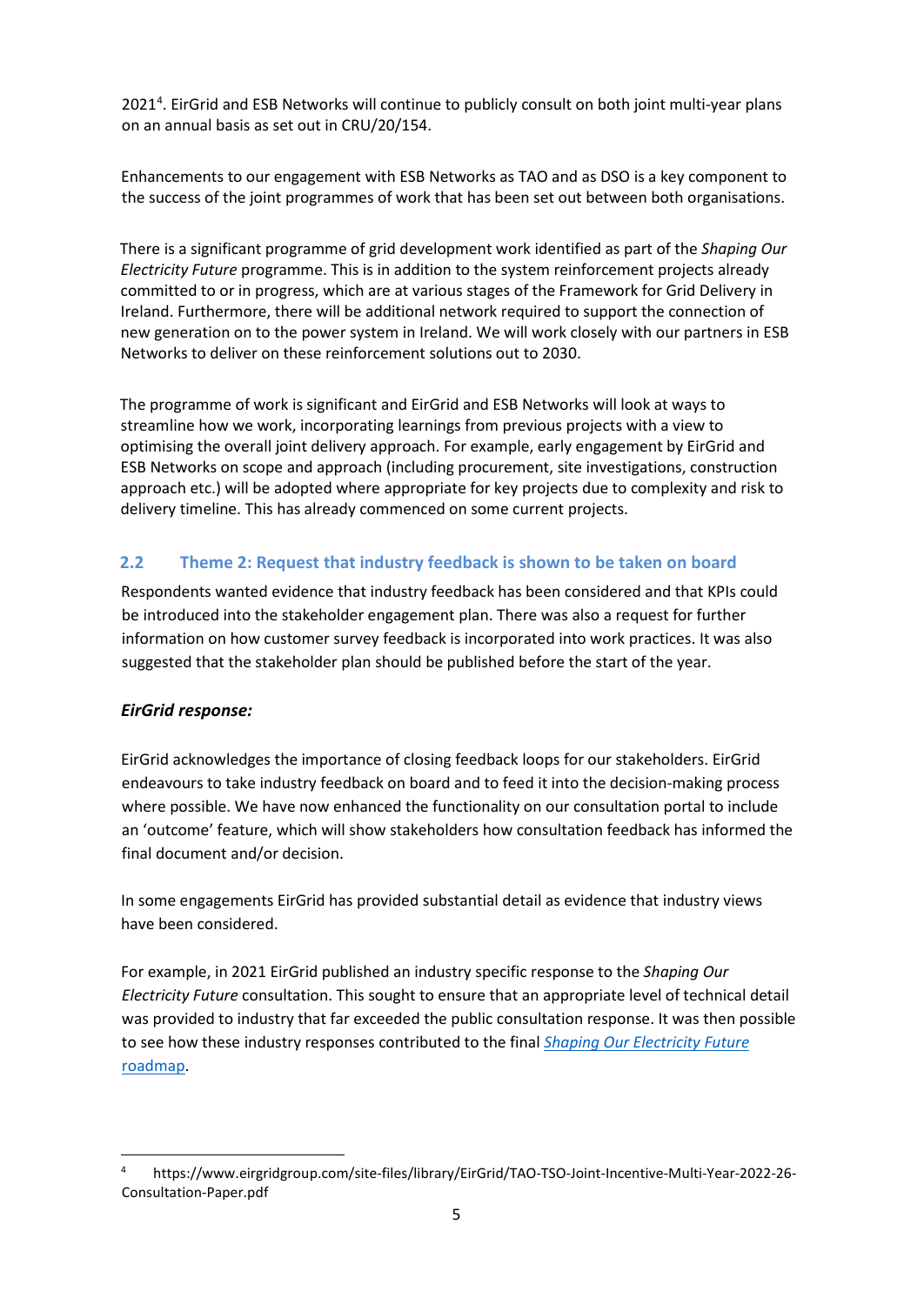EirGrid acknowledges the importance of our Customer Survey as a way of taking direct feedback from this important stakeholder group. In February 2022, EirGrid issued a customer survey to 77 customers from 67 organisations to ask for feedback on their experience of engaging with EirGrid during 2021. The results of the survey will be used to inform and enhance our stakeholder engagement and drive customer service across various teams within EirGrid during 2022 and beyond. The survey has provided us with valuable information, the two main themes for improvement include, resourcing and accessibility of staff, these are two areas we hope to improve this coming year. The results of the survey are outlined in detail in our recently published Stakeholder Engagement Report 2021<sup>[5](#page-6-2)</sup>.

EirGrid acknowledges the desire of some stakeholders to see the earlier publication of the Stakeholder Plan and we will endeavour to do so going forward. We will also review the possibility of introducing KPIs into next year's plan.

#### <span id="page-6-0"></span>**2.3 Theme 3: Request for more information on EirGrid's activities on transitioning the grid to 2030**

We received requests in our consultation feedback responses regarding the Government's 2030 renewable targets. It was suggested that improvements are needed in communicating to stakeholders insights on EirGrid's activities around the transition to 2030.

#### *EirGrid response:*

Between now and 2030 there needs to be a transformational step change in the volume of network reinforcements delivered across Ireland to meet Government renewable energy targets in an efficient and effective manner. The Government's 2021 Climate Action Plan (CAP) raises the target for renewable-sourced electricity from 70% to 80%, which will involve increased solar, onshore wind, and offshore wind power.

One of the objectives of *Shaping Our Electricity Future* is to describe how the transmission network in Ireland could evolve out to 2030. This follows detailed consultation where we used scenario-based analysis to identify a transmission network roadmap. The future evolution of the power system beyond 2030 is also implicitly considered in delivering on ambitions to be carbon neutral before 2050.

Finally, EirGrid has established a *Shaping Our Electricity Future* Advisory Council which will provide updates on key developments in our progress to meet the Government's 2021 CAP 80% target, as well as acting as a forum for industry feedback. The final Stakeholder Engagement Plan 2022 has been updated to include the *Shaping our Electricity Future* Advisory Council provisional meeting dates for 2022 and 2023.

## <span id="page-6-1"></span>**3. Specific Consultee Comments**

As outlined above, EirGrid received a total of three consultation responses on its Stakeholder Engagement Plan 2022.

<span id="page-6-2"></span><sup>5</sup> https://www.eirgridgroup.com/site-files/library/EirGrid/EirGrid-Stakeholder-Engagement-Report-2021\_.pdf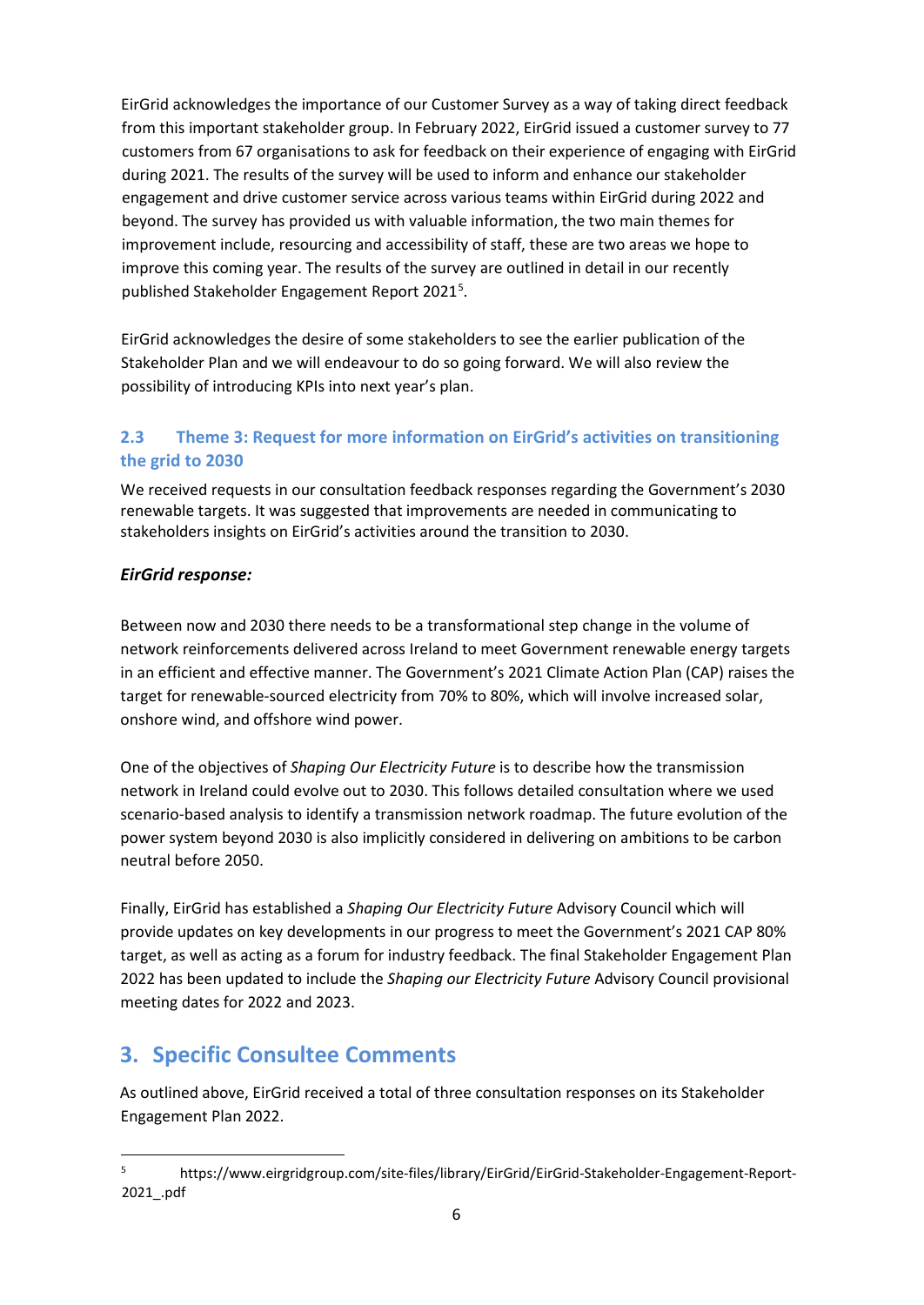This section provides detail on the aspects of the consultation responses not previously addressed in the overarching themes and includes replies to the feedback received.

#### <span id="page-7-0"></span>**3.1 Bord Gáis Energy (BGE)**

BGE commented as both a customer of EirGrid and a key stakeholder in a number of areas. It supports proactive and strategic stakeholder engagement by EirGrid to meet customer needs across the delivery of EirGrid's 2020-25 strategy, now in its third year. BGE also welcome EirGrid's aims and commend their plans to grow and improve their stakeholder engagement through their Stakeholder Engagement Plan 2022. The below section sets out our response to the main points raised by BGE - where not previously addressed in the overarching themes (above) or in our final Stakeholder Engagement Plan 2022.

#### **Request for better information on website, including a list of project consultations and their status:**

"BGE welcome the upgrading project on the EirGrid website to improve the accessibility of information to stakeholders. We ask that our previous feedback and suggestions for improvement to the EirGrid website (grouping of consultation documentation into a "consultation library", and the option to register for consultation notifications) is taken into account in website design and build considerations. For example, what would be very useful is a library of consultations contained in a single place on EirGrid's website that will clearly identify the status of all consultations (open, closed) regardless of the topic they relate to and the outcome from EirGrid demonstrating the closing of the feedback loop to stakeholder input."

#### *EirGrid response:*

In March 2021, we launched a new, permanent consultation portal which is now used to host consultations on grid development projects.

Our new site [\(consult.eirgrid.ie\)](https://consult.eirgrid.ie/) provide seamless integration with our digital suite and provides exceptional user experience for stakeholders.

Stakeholders can provide their feedback on specific routes and sections of proposals and can use the portal to stay up to date on project developments. The portal does not currently have a "notifications to users" function, but it is something EirGrid will consider in the future development and updates to the portal.

EirGrid uses the portal to demonstrate to stakeholders how their feedback is used, and we also publish stakeholder submissions there, so stakeholders can see what other feedback is being considered.

Users can participate in public consultations or search for open and upcoming consultations.

Registration is a one-time process and, once complete, can be used for all EirGrid's online public consultations. Users can make submissions across multiple consultations and save the progress of partially completed submissions to complete at a later date. Feedback on the portal from stakeholders has been excellent to date.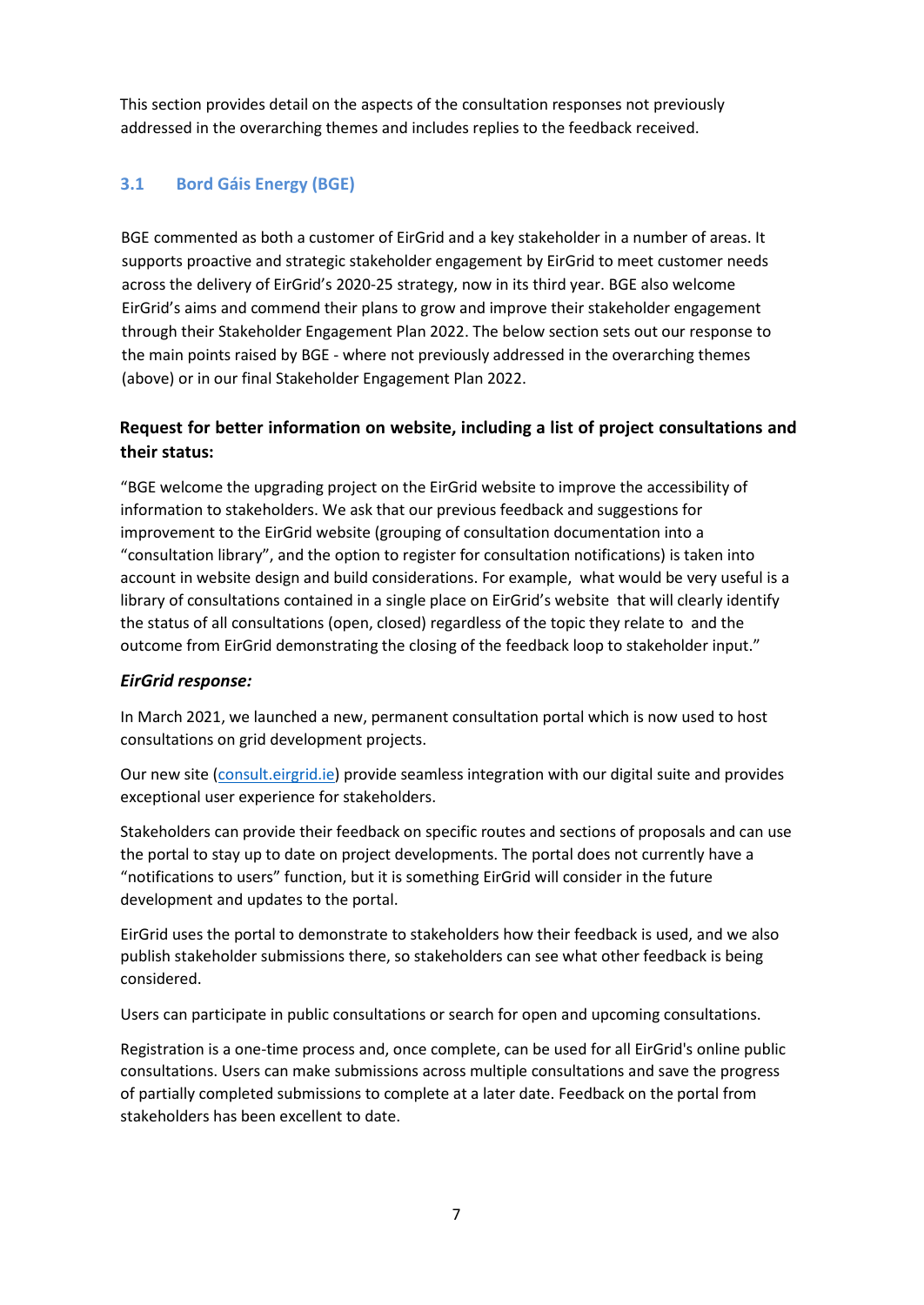EirGrid is currently developing the portal further, including putting in place mechanisms and processes to ensure consistency and resourcing of the portal longer term. The suggestions put forward by BGE will be considered in future updates to the portal and the EirGrid website.

The portal will also be considered in the broader redevelopment of the EirGrid website, as will a consultation library.

#### <span id="page-8-0"></span>**3.2 Irish Solar Energy Association (ISEA)**

The Irish Solar Energy Association (ISEA) appreciate the opportunity to provide feedback on EirGrid Stakeholder Engagement Strategy and Plan 2022 and welcomes EirGrid's acknowledgement of the large number of stakeholders they have. It is a positive feature that the stakeholder segmentation analysis takes into consideration many stakeholders within the 'Customers and Industry stakeholders'.

ISEA also notes their appreciation for EirGrid's acknowledgement of engaging with stakeholders in meeting the challenges of transitioning to a low carbon society. The public & industry consultations and stakeholder engagement are welcomed steps towards achieving this goal. The below section sets out our response to the main points raised by ISEA - where not previously addressed in the overarching themes or in our final Stakeholder Engagement Plan 2022.

#### **Request that connection standards are reviewed as they are too conservative:**

"ISEA does feel that current connection standards are ultimately too conservative which in turn impedes the progress of decarbonisation by increasing the cost of connecting to the grid…."

#### *EirGrid response:*

EirGrid keeps its connection standards under review, as evidenced by recent standards reviewed and updated.

Th[e Policy Statement on Options for Connecting Customers to the Transmission Network](https://www.eirgridgroup.com/site-files/library/EirGrid/Policy-Statement-on-Options-for-Connecting-Customers-to-the-Transmission....pdf) was updated in November 2021.

The Policy Statement on Busbar Configuration for 110 kV, 220 kV and 400 kV Transmission [Substations](https://www.eirgridgroup.com/site-files/library/EirGrid/Policy_Statement_3_Busbar_Configuration_v4.pdf) was updated in October 2020.

The review process takes into account industry feedback as outlined in the document ['Engagement process for development and update of technical standards and policies'](https://www.eirgridgroup.com/site-files/library/EirGrid/Engagement-process-for-development-and-update-of-technical-standards-and-policies..pdf).

EirGrid is committed to engaging with industry in relation to technical standards through this process on an ongoing basis. We have established a *Shaping Our Electricity Future* Advisory Council which will provide updates on key developments as well as acting as a forum for industry feedback.

#### **Query regarding EirGrid's thought leadership position:**

"We appreciate the intent of EirGrid in aiming to provide 'thought leadership' on energy policy but we question if this role is within their purview. Strictly speaking, it is the responsibility of the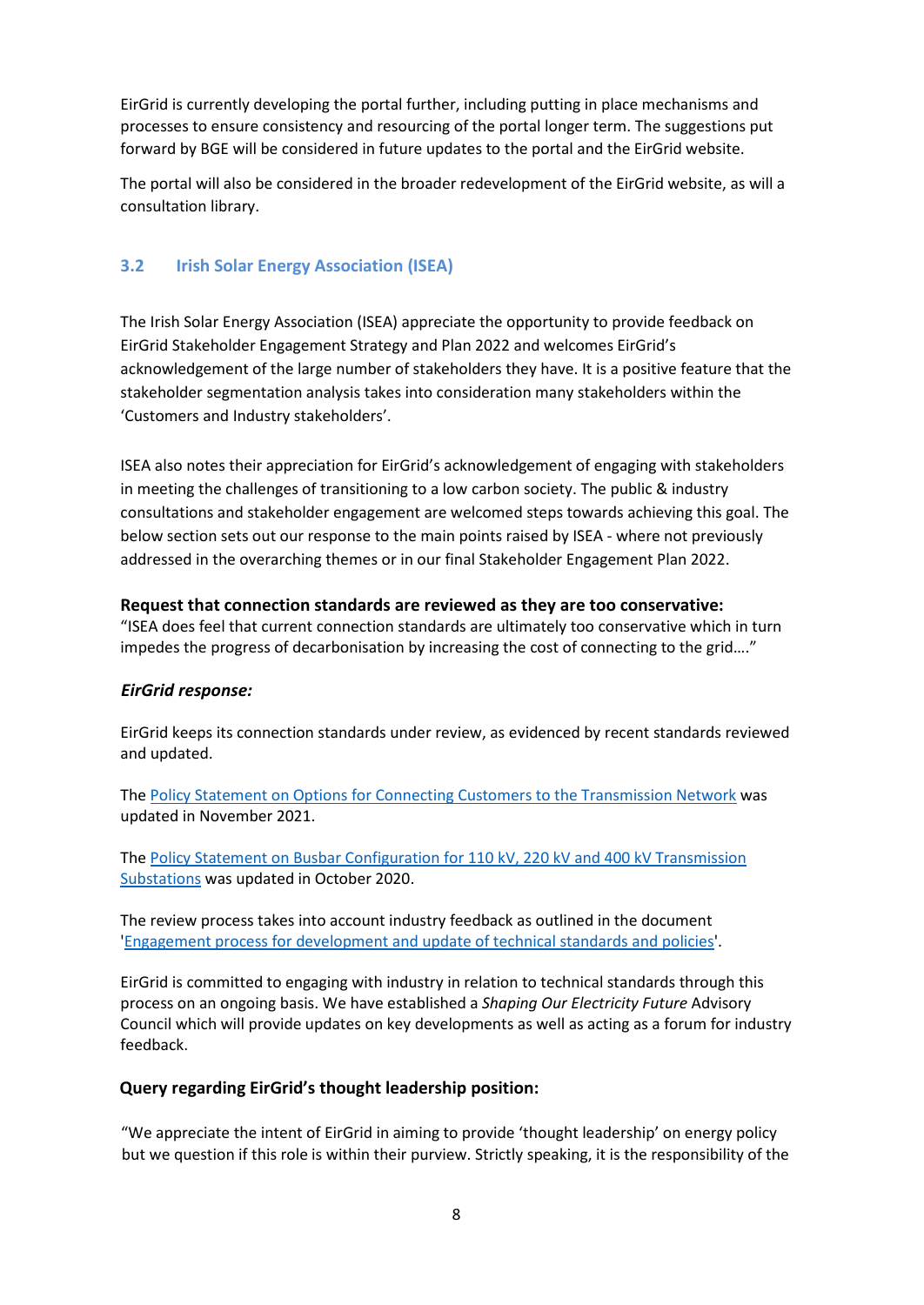Department of Environment, Climate & Communications (DECC) to set policy in this area (though we recognise that is appropriate for EirGrid to express a view)."

#### *EirGrid response:*

The over-arching purpose of EirGrid's thought leadership programme is to enable the delivery of our corporate strategy and to achieve the Government's renewable ambitions to 2030 and beyond.

We do this through seeking to appropriately engage to support the development of policy and regulation. This includes responding to Government requests for information and provision of our expertise across the group and responding to public consultations in both the regulatory and policy environment. It also includes attendance at industry fora and presenting material, analysis and insight to inform thinking with the industry and broader ecosystem.

#### **Request for EirGrid to rollout an education and engagement campaign:**

"ISEA believes that an 'Education and Engagement Campaign' by EirGrid to inform the public as to their role is particularly important for ensuring societal acceptance of the green transition and the building of grid infrastructure."

#### *EirGrid Response:*

In recent years, EirGrid has invested heavily in national communications campaigns aimed at raising awareness of EirGrid and the broader issue of climate change and the move to renewable generation.

In October 2020, EirGrid launched the "Stepping Up" advertising campaign. It ran for six weeks across multiple platforms, including television. The campaign was supported by a dedicated website with accessible, engaging information.

The campaign had a very positive impact with 25% of those polled hearing of EirGrid because of the advertisement. There was an increased understanding of who EirGrid is and what we do, and an increased understanding of EirGrid's role in sustainability.

In May 2021, EirGrid re-configured the "Stepping Up" television advertisement as a call to action for the *Shaping Our Electricity Future* consultation to support other messaging and collateral being deployed.

The advertisement was timed to coincide with recruitment for our Deliberative Dialogue initiative and to raise public awareness of EirGrid and the consultation process.

The advertisement ran from May  $3^{rd}$  –  $30^{th}$  and performed exceptionally well, with ratings, coverage and quality targets met. It appeared alongside top-rated programmes, including news, entertainment, current affairs, soaps and sport. An Irish language version of the advertisement also ran on TG4 during the same timeframe.

EirGrid continues to utilise all channels available to it to raise awareness and educate the public and stakeholders. We use social, digital and regional media in particular to highlight project milestones, partnerships and sponsorships, technical achievements, and to raise awareness of the role of renewables in the provision of renewable energy.

[Eirgrid.ie](https://eirgrid.ie/) provides public facing information on who EirGrid are, what we do and the answers to key frequently asked questions.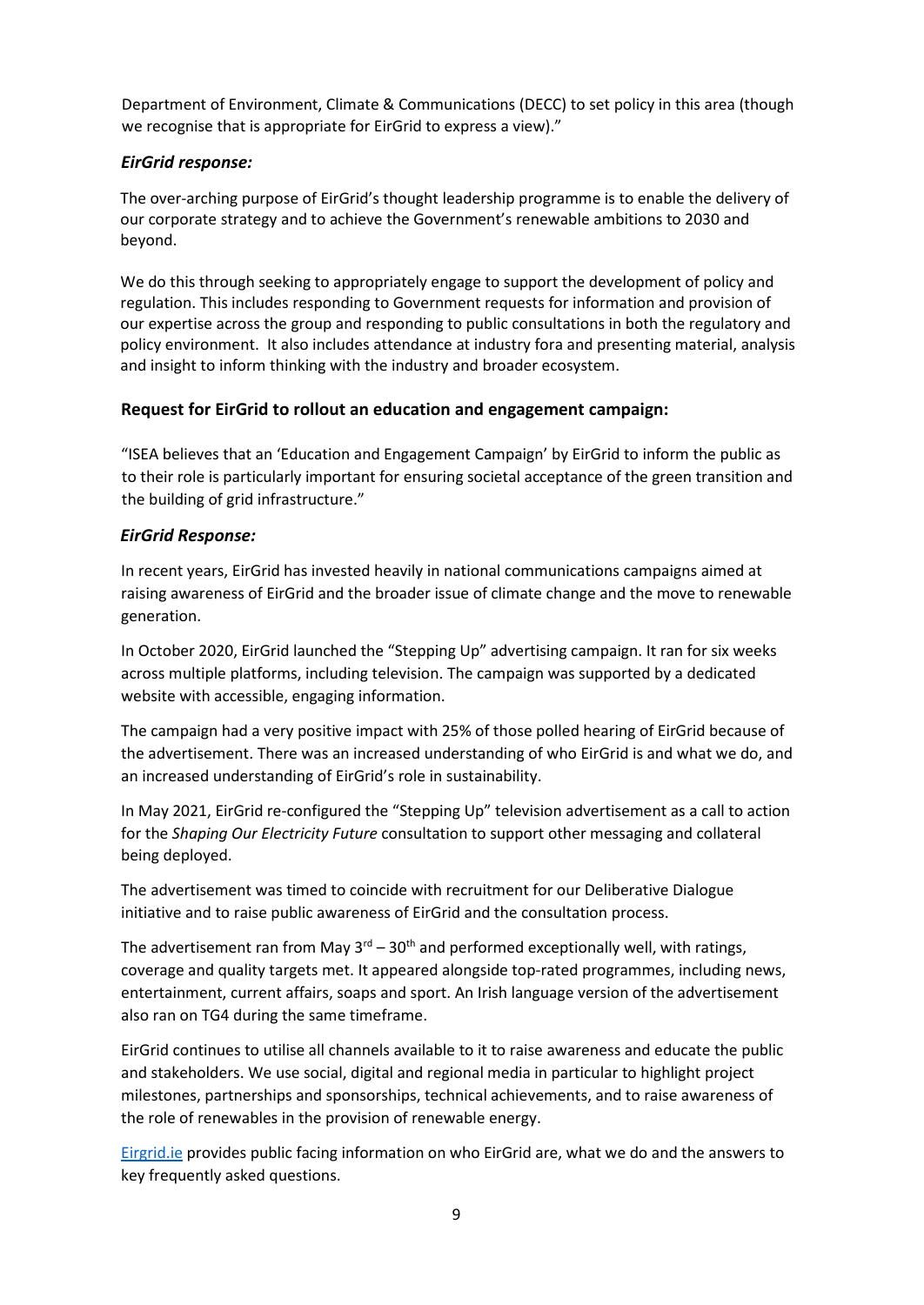As part of the *Shaping Our Electricity Future* roadmap, the public engagement workstream commits to further developing these strands of information and to develop a hub on the EirGrid website that will be a resource to stakeholders and the public. The website is currently being reviewed and revised.

#### **Publish KPIs for strategy 2020-25 supporting goals in the stakeholder engagement plan:**

"ISEA agrees with EirGrid's prioritisation of climate change and decarbonisation within their strategy: ''our 2020-25 strategy is shaped by two factors; climate change and the transition of the electricity sector to low-carbon, renewable energy. This strategy was informed by extensive engagement with key stakeholders. These included industry fora, government departments, customers, as well as board members, management and staff from across EirGrid Group.''

"We welcome EirGrid's recognition of the need to engage continuously with industry and we agree with the primary goal to ''lead the island's electricity sector on sustainability and decarbonisation.'' However, we do question if this goal aligns with EirGrid's role under legislation to ''operate, develop and enhance the all-island power system and the wholesale electricity market.'' However, we are supportive of the supporting goals to ''operative, develop and enhance the all-island grid'', ''work with partners for positive change'' and ''engage for better outcomes for all'' subject to the caveat that key performance indicators for these supporting goals are not mentioned in the Stakeholder Engagement Plan. In the interest of accountability, we believe this should be made available to EirGrid stakeholders."

#### *EirGrid response:*

EirGrid will take this feedback into consideration regarding key performance indicators in our future plans to enhance and improve our stakeholder engagement reporting.

#### **Request to include supply chain transparency in environmental reporting:**

"We would also encourage EirGrid to consider the inclusion of supply chain transparency for this reason as part of their Environmental Reporting – the overseas production & importation of equipment is ultimately part of EirGrid's environmental footprint even if this is not considered as part of Ireland's official emissions statistics.

It may also be worthwhile to consider Supply Chain Transparency as part of procurement – EirGrid should be able to demonstrate that procured equipment is manufactured by workers who operate in ethical & safe conditions. This is important not only for environmental & social responsibility obligations but also for managing public relations with key stakeholders."

#### *EirGrid response:*

Over the last twelve months we have developed Science Based Targets for the organisation, i.e. greenhouse gas emission reduction targets based on the latest climate science, taking into account Scope 1, 2 and 3 emissions. The scope 3 emissions include our supply chain related emissions. We have published our targets in April and commit to reporting on progress against these annually.

In parallel we have also been developing a new sustainability strategy which we will publish shortly. As part of the development of this we sought the views of internal and external stakeholders on what areas they thought the Group should focus on from a sustainability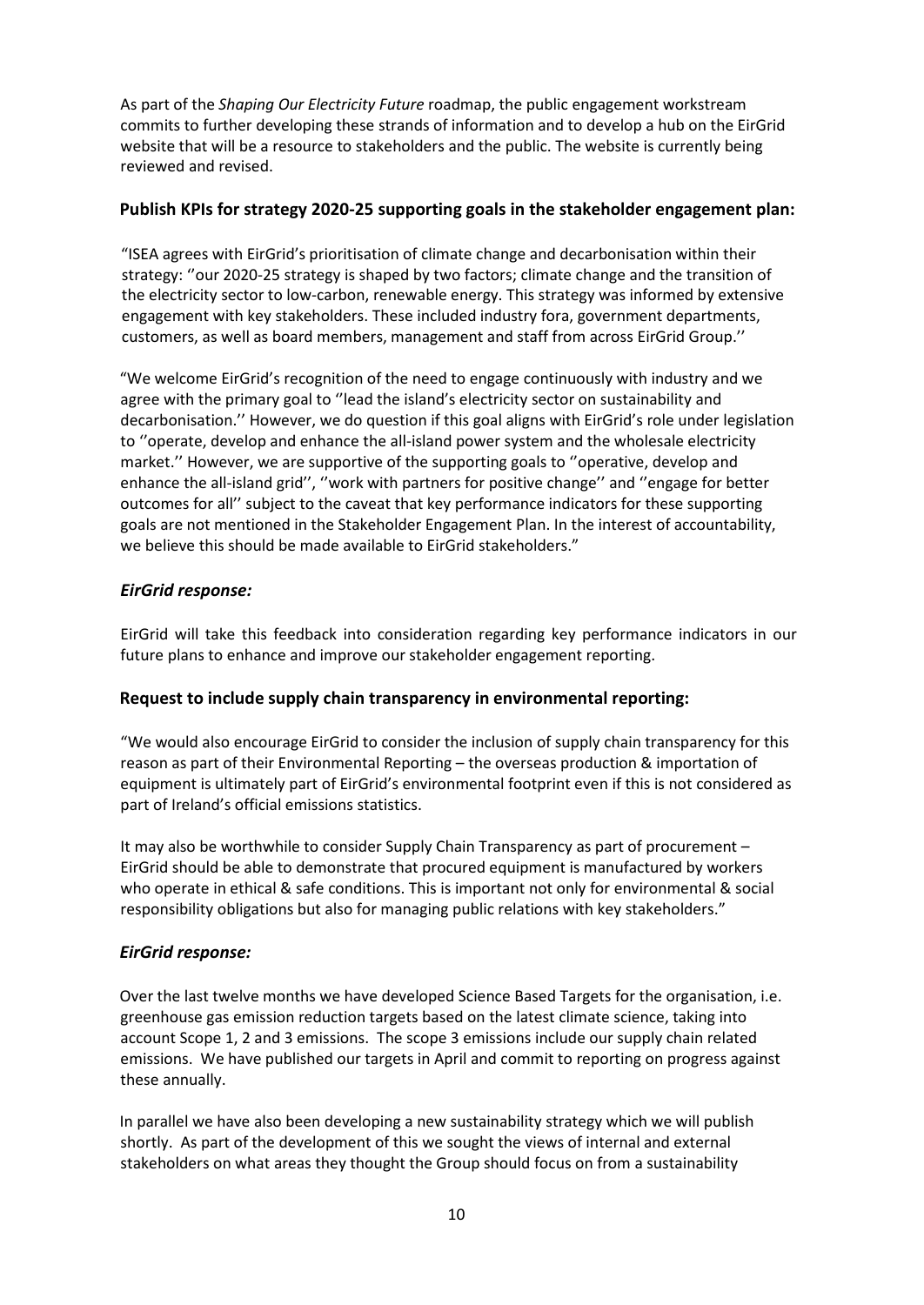perspective through a materiality assessment. An element of this strategy will also focus on how we can further embed sustainability into our procurement practices.

Note that we already publish our Modern Slavery Statement<sup>[6](#page-11-1)</sup> which outlines our steps taken to combat modern slavery in our business and supply chains and our related policies in this area.

#### <span id="page-11-0"></span>**3.3 Wind Energy Ireland**

As a member of the CRU NSEE Panel, WEI has welcomed and appreciates the efforts made by EirGrid in producing these annual documents setting out our engagement activities for the year and we look forward to continuing working with us in 2022. WEI have singled out continued support in particular areas such as Shaping our Electricity Future, Customer Survey and the ongoing improvement of our accessibility of information to stakeholders and industry. The below section sets out our response to the main points raised by WEI- where not previously addressed in the overarching themes or in our final Stakeholder Engagement Plan 2022

#### **When will the industry forums be established as per the commitment to do so in SOEF?**

"*Shaping our Electricity Future* – We support the initiatives outlined but it is our understanding that a SOEF industry forum or advisory council structure is to be established that covers the pillars under the roadmap – grid, markets and operations. This does not appear to be addressed in the plan and we request further clarity on this structure such as its function, when it will be set up and how industry will be represented on it."

#### *EirGrid Response:*

The *Shaping our Electricity Future* Advisory Council will discuss the pillars and will ultimately help facilitate the progress of the *Shaping our Electricity Future* programme regarding the milestones and deadlines the programme has set out. The Council will also provide a forum to discuss stakeholder reviews and concerns on those issues which impact the implementation of the programme. The first *Shaping Our Electricity Future* Advisory Council meeting took place on May 4<sup>th</sup>, 2022. The purpose of the council is to:

- Discuss, review and ultimately help facilitate the progress of the *Shaping Our Energy Future* programme
- Share relevant information related to the implementation of the programme
- Communicate with stakeholders
- Provide a forum to discuss stakeholder views and concerns on issues that impact the programme implementation
- Provide input, advice and assistance on matters related to the programme and its implementation

EirGrid is now seeking expressions of interest from those who would like to become members of the Advisory Council. The deadline for applications is 9 June, further information is available on ou[r website.](https://www.eirgridgroup.com/site-files/library/EirGrid/SOEF-Advisory-Council-Expressions-of-Interest-letter.pdf) The final list of members will be made public on the EirGrid website, along with information on how to become a member and publication of meeting materials.

<span id="page-11-1"></span><sup>6</sup> https://www.eirgridgroup.com/site-files/library/EirGrid/Modern-Slavery-Statement-2022.pdf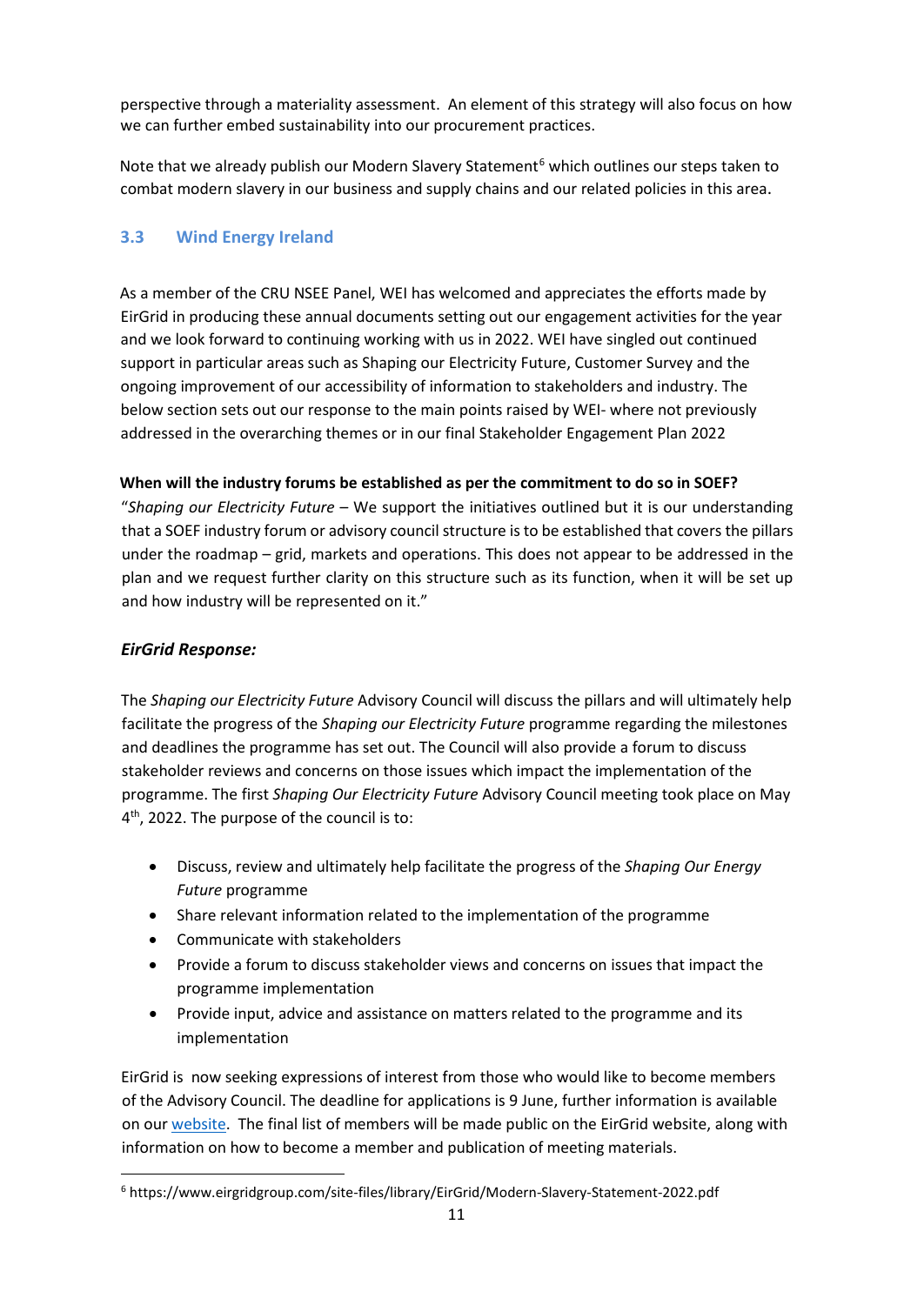The council will meet every four months and will be chaired by the EirGrid Group Chief Innovation and Planning Officer.

|               | <b>Advisory Council provisional meeting dates</b> |
|---------------|---------------------------------------------------|
| 1             | 04 May 2022                                       |
| $\mathcal{P}$ | 15 September 2022                                 |
| 3             | 18 January 2023                                   |
| 4             | 10 May 2023                                       |
| 5             | 13 September 2023                                 |
|               | Dates may be subject to change                    |

Minutes and actions will be recorded and kept under review and a summary of each meeting will be published. Ad-hoc meetings outside the regular schedule will be held on an exceptional basis as required.

The final Stakeholder Engagement Plan 2022 has been updated to include the Shaping our Electricity Future Advisory Council purpose, membership process and provisional meeting dates for 2022 and 2023.

#### **Request for a database of projects to be established and regularly updated on eirgridgroup.com**

"We welcome the fact that there is a project underway to look at ways of improving the accessibility of information on the EirGrid website and how information is communicated to stakeholders. We have shared our feedback on grid publications with EirGrid and we would like to reiterate that a central database of grid development projects that is maintained and updated regularly would be extremely useful information for stakeholders. We would suggest this is included in plans for updating of the website."

#### *EirGrid response:*

Work is underway on the redevelopment of the eirgridgroup.com website and accessibility of information is one of the key areas being looked at. The website redevelopment will also address improvements made to the 'Grid' development and projects section of our website. The feedback WEI has provided will be taken into consideration in the redevelopment of the EirGrid website. In the interim, we are seeking to make the website more user-friendly while still providing the most up to date information possible. A projects library section is currently available on the EirGrid website [here.](https://www.eirgridgroup.com/the-grid/)